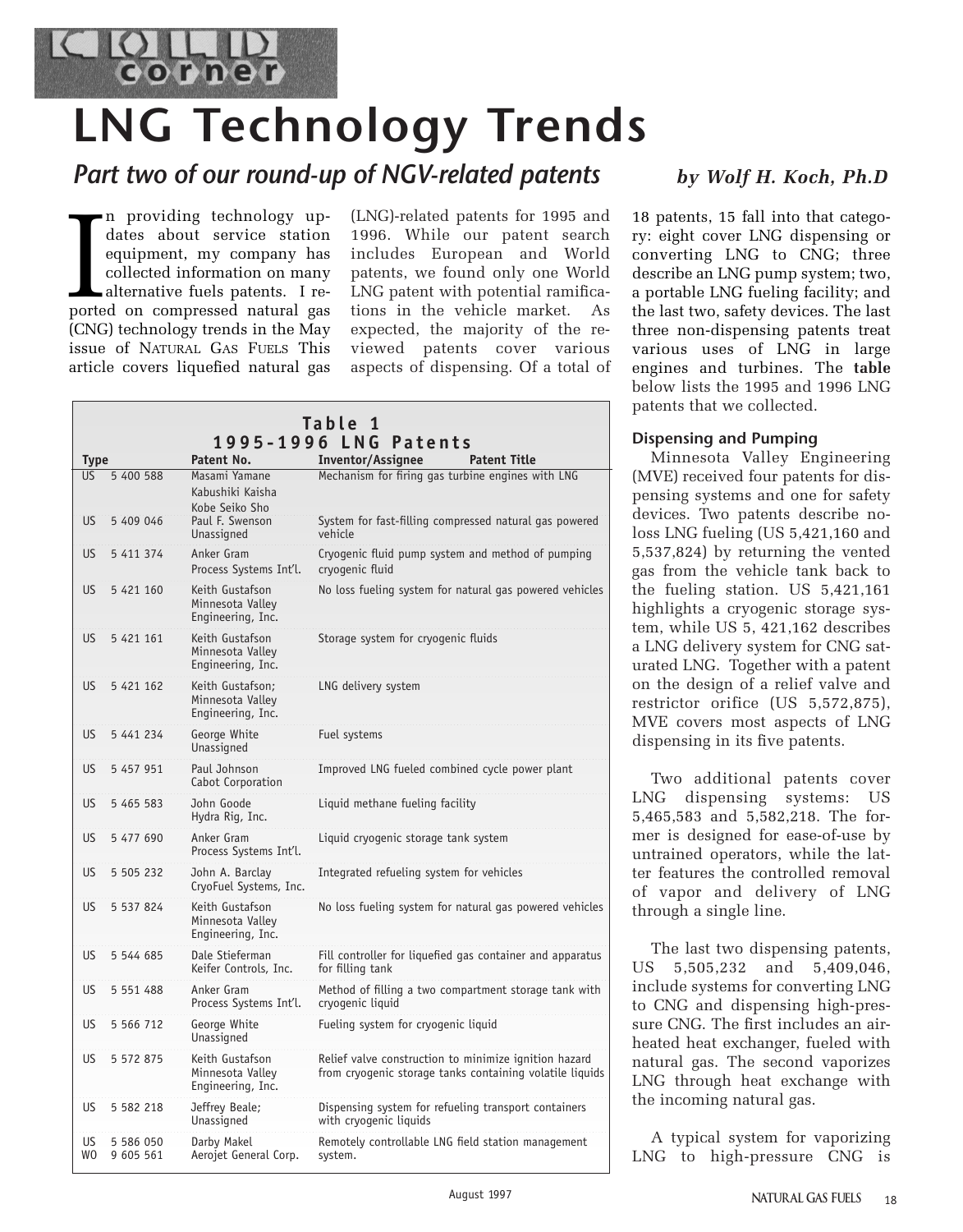

shown in **Figure 1**. Intermediate storage tanks are alternately filled with LNG which is vaporized in the heater and maintained at 3,700 psi. The CNG is provided to a storage cascade through the priority panel valve. The process provides CNG from LNG without a compressor section.

Process Systems International received three patents (US 5,411,374; 5,477,690 and 5,551,488) on the design and use of a cryogenic pump. The pump does not need to be inside the cryogenic container and features steady-state flow with negligible vaporization through heat absorption.

#### **Portable Stations**

Two patents, US 5,586,050 and WO 96 05561, were awarded to Aerojet General Corp. for the design of a portable LNG fueling facility. In many ways, the station is similar in concept to portable gasoline stations designed by Elf in France and those found in many Eastern European countries: they generally are designed to fit into standard-size containers for portability and include all equipment for operating the site. These patents include a secure communications link for sales authorization through an automated point-of-sales system, as well as the tankage, dispensing equipment and safety devices for leak detection and inventory control and reconciliation. While this invention does not claim to invent portable LNG station designs, its value lies primarily in the unattended, secure sales authorization with credit, access or proximity cards. The main use for this facility may be construction or other remote sites for fleet locations. **Figures 2 and 3** show the station point-of-sales panel and equipment layout.

#### **Safety and Utilization**

Two patents address safety issues with regard to LNG dispensing. MVE designed a second relief valve and restrictor orifice downstream of the primary relief valve (US 5, 572,875). When the relief valves open, the orifice produces a high gas velocity, thus minimizing ignition hazards. Keifer Controls has developed a sensor float for monitoring fill levels in LNG tanks and provide for a safe shut-off (US 5,544,685).

While the great majority of patents cover the dispensing process, three cover LNG utilization in large engines. US 5,441,234 and 5,566,712 claim the use of cryogenic fuel injectors for injecting LNG directly into the combustion chambers of diesel or spark ignition engines. The invention references use of the system in railroads, where a large LNG tank may be carried on-board. A method for vaporizing LNG and firing it in a gas turbine is disclosed in US 5,400,588. An alternative design for gasification and expansion is shown in US 5,457,951.

#### **Outlook**

Patents issued in 1995 and 1996 cover very broad areas of LNG utilization. There are a number of additional patents describing various aspects of LNG manufacturing which are not covered by this